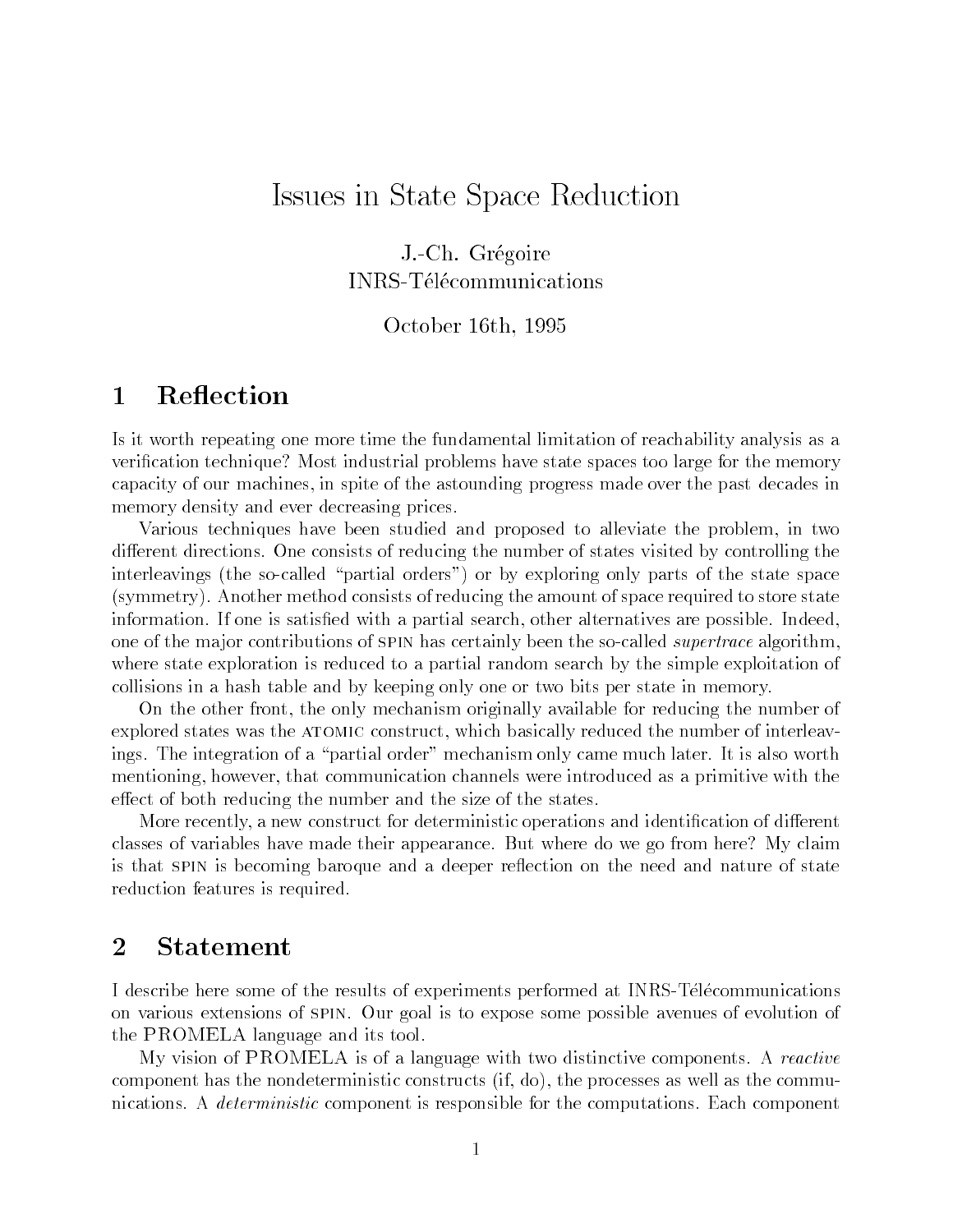has its own sequencing structure and constructs. We also consider an extended type system, with the exclusion of pointers. The ultimate goal, obviously, is to bring a PROMELA-like modeling language closer to a "real" programming language.

In the following sections, I describe the salient features of such a language.

### 3The language

The first distinctive character of the language is the separation of model from annotations and properties. One goal is to avoid to clutter a specification with verification information, which makes it more difficult to read. More fundamentally, there should be a clear separation between any semantic definition of the modeling language, and constructs specific to a finitestate automation semantic interpretation.

Such a separation might also facilitate the use of different verification engines from the same, unique specification.

**Variables** may belong to different categories, depending on their contribution to the state space or the verification itself. Variables can hold state information or be useful only for local computations (e.g. initialization loops in deterministic constructs). There is always redundancy in the state information. Such redundancy can sometimes be captured by a simple functional expression of several state variables.

Computation of the scope and impact on reactivity of a variable can be done automatically in some (a lot of?) cases, with dataflow and other techniques.

It is also possible to imagine other variables, which would hold information about the exploration itself, for statistical or performance purposes.

Operations are reactive or computational, following the Harel/Pnueli model. Computations should be of arbitrary complexity. The functional abstraction, in various guises, is the widely acknowledged way to encapsulate a computation, and it should be included in the language in some form. A computation sequencing construct is also required.

Functions can implement an ADT, which itself may have been formally verified, say algebraically, separately. The definition of the function can be internal to the modeling language, or external, which then requires a bridging mechanism.

It is worth noting that the combination of these two features gives a user a "poor man's partial order mechanism", and can help to achieve quite significant reductions in the number of states generated. However, there is an obvious tradeoff to observe here. Having a richer language, and more complex data types and structures will contribute to increasing the number of states, and we may have a no-win situation.

#### Tool 4 4

**Variables** can be stored in four different types of locations, depending on their purpose:

in the state space store;